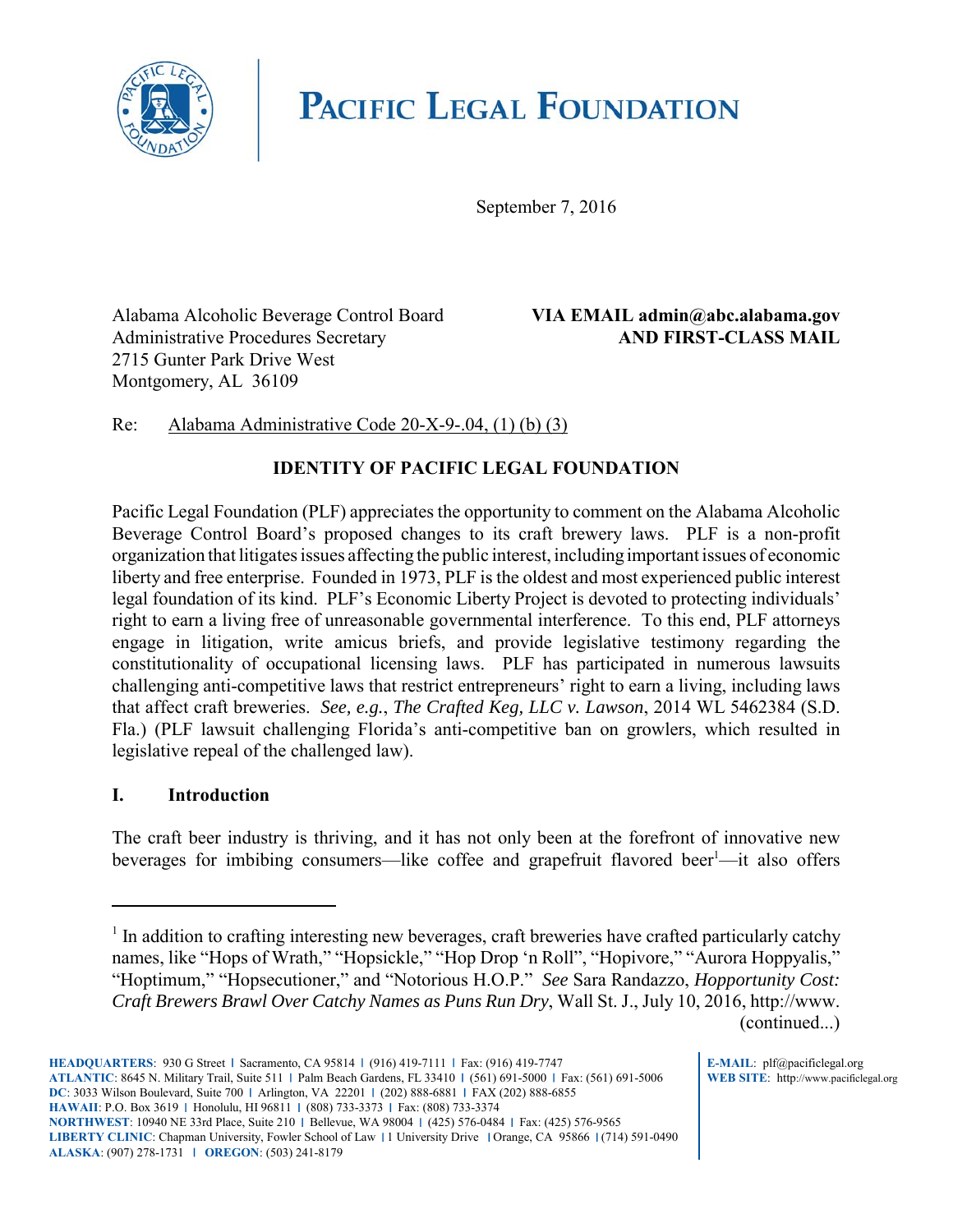economic opportunity for entrepreneurs, and increased tourism for cities that support it. Positive legislative changes have contributed to the success of craft breweries, but several anti-competitive laws remain on the books. Though often passed under the guise of protecting the public, these laws stifle economic opportunity for no other reason than that big, politically powerful businesses do not want to compete with them.

The ABC's proposed rule requires craft brewers to collect and safeguard the personal information—including the name, address, date of birth, and telephone number—of anyone who wants to buy beer for off premise consumption. This law imposes an unnecessary burden on industrious brewers, who must persuade their customers to divulge private information just to buy a beer. And because the brewers must maintain the information safely, it drives up the cost for craft brewers to earn a living by providing honest services to the public.

### **II. Barriers to Economic Freedom in the Alcoholic Beverage Industry**

Craft brewing belongs to an industry with a long history of anti-competitive laws. Chiefly as a result of these laws, just recently the beer market was dominated by a few, large companies.<sup>2</sup> In 1979, there were only forty-four breweries operating in the entire United States.<sup>3</sup> As a result, consumers had few choices when filling up their coolers. During that time, "[o]nly light lager appeared on shelves and in bars, and imported beer was not a significant player in the marketplace."<sup>4</sup>

With the gradual loosening of restrictive laws that had formerly discouraged upstart small breweries, craft breweries have proliferated. States like Ohio decreased barriers to entry by reducing the license fee for small breweries.<sup>5</sup> Others, like North Dakota, Wyoming, and Arizona, raised the

3 Eric Hawkins, *Great Beer, Good Intentions, Bad Law: The Unconstitutionality of New York's Farm Brewery License*, 56 B.C. L. Rev. 313, 349 (2015).

 $\frac{1}{1}$  (...continued)

wsj.com/articles/hopportunity-cost-craft-brewers-brawl-over-catchy-names-as-puns-run-dry-146 8170639.

<sup>2</sup> *See* Shirley Chen, *Craft Beer Drinkers Reignite the Wine Wars*, 26 Loy. Consumer L. Rev. 526, 539-40 (2014) (noting the lack of diversity that preceded the rise of craft styles); David R. Scott, *Brewing up a New Century of Beer: How North Carolina Laws Stifle Competition in the Beer Industry and How They Should Be Changed*, 3 Wake Forest J.L. & Pol'y 417, 417 (2013) (same).

<sup>4</sup> Brewers Ass'n, *History of Craft Brewing*, http://perma.cc/N3T8-XN92.

<sup>5</sup> Chris Crowell, *Ohio Passes Craft Brewing-Friendly Legislation, AB InBev Upset*, Craft Brewing (continued...)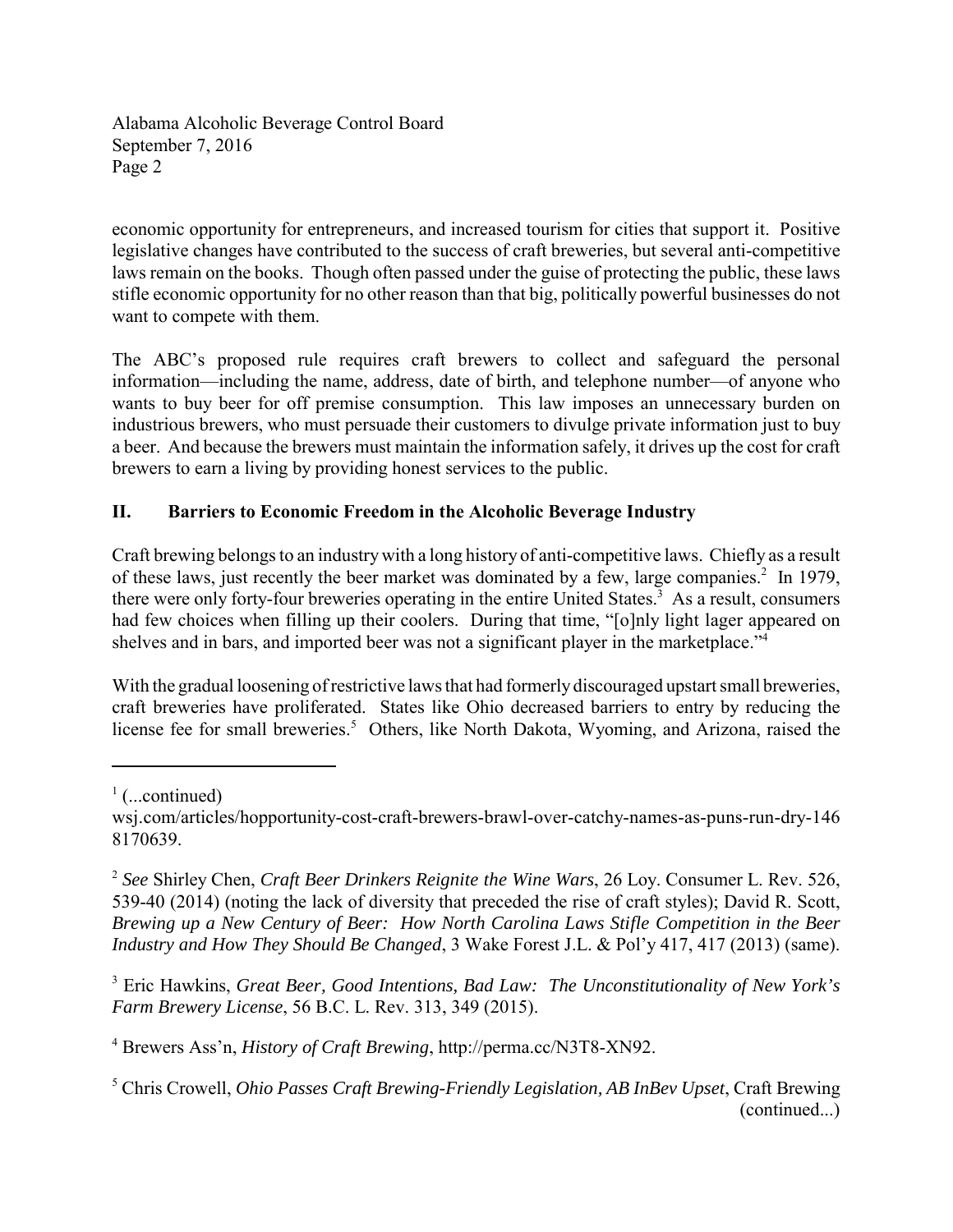formerly harsh production caps that limited growth.<sup>6</sup> Upon signing such a bill, Arizona Governor Doug Ducey noted that, "Arizona has a booming craft beer industry and it's growing every day. I want to ensure that it continues to thrive, unimpeded by overly burdensome regulations."<sup>7</sup> North Carolina has taken an explicit interest in promoting the industry, with the General Assembly explaining that craft brewers "could serve as an economic engine throughout North Carolina and create jobs and serve as a tourist draw." Due to positive developments in state law, there are now over 4,200 craft breweries in the country. $8$  In 2012 alone, craft breweries contributed almost \$34 billion to the national economy, and created over 360,000 jobs nationwide.<sup>9</sup>

Despite these positive steps in the direction of economic freedom, barriers to entrepreneurship remain. Under the Constitution, laws that restrict the ability of people to earn a living, or impede their ability to enter an industry, must be related to protecting public health or safety.<sup>10</sup> Yet these laws are often motivated by anti-competitive forces, rather than legitimate government concerns.<sup>11</sup>

For example, for many years, Florida law prohibited craft brewers from offering their beverages in the standard half-gallon container—called a "growler." Though presented as a means of curbing drinking, that rationale was undercut by the fact that two, or even four, quarter-gallon jugs were

 $<sup>5</sup>$  (...continued)</sup>

 $^7$  *Id.* 

<sup>8</sup> *See* Brewers Ass'n, *Number of Breweries*, https://www.brewersassociation.org/statistics/numberof-breweries/.

<sup>9</sup> *See* Brewers Ass'n, *Economic Impact Data*, https://www.brewersassociation.org/statistics/econ omic-impact-data/.

<sup>10</sup> *See, e.g.*, *Merrifield v. Lockyer*, 547 F.3d 978, 991 n.15 (9th Cir. 2008) ("mere economic protectionism for the sake of economic protectionism is irrational" and violates due process).

<sup>11</sup> Studies show that there is no correlation between several of these laws and public health rationales, like reducing per capita consumption. *See, e.g.*, James C. Cooper & Joshua D. Wright, *Alcohol, Antitrust, and the 21st Amendment: An Empirical Examination of Post and Hold Laws*, 32 Int'l Rev. L. & Econ. 379 (2012) (Post and hold laws have no appreciable effect on drunk driving, but instead foster collusion to the detriment of consumers.).

Bus., Apr. 24, 2013, http://perma.cc/8N5Q-MUNH.

<sup>6</sup> Ryan van Velzer, *Microbrew Laws Rewritten as Demand for Craft Beer Grows*, Boston Globe, Apr. 1, 2015, https://www.bostonglobe.com/business/2015/04/01/states-rewrite-microbrew-laws-de mand-for-craft-beer-grows/1RRaspPQ7vg3FXD9B7cJiO/story.html.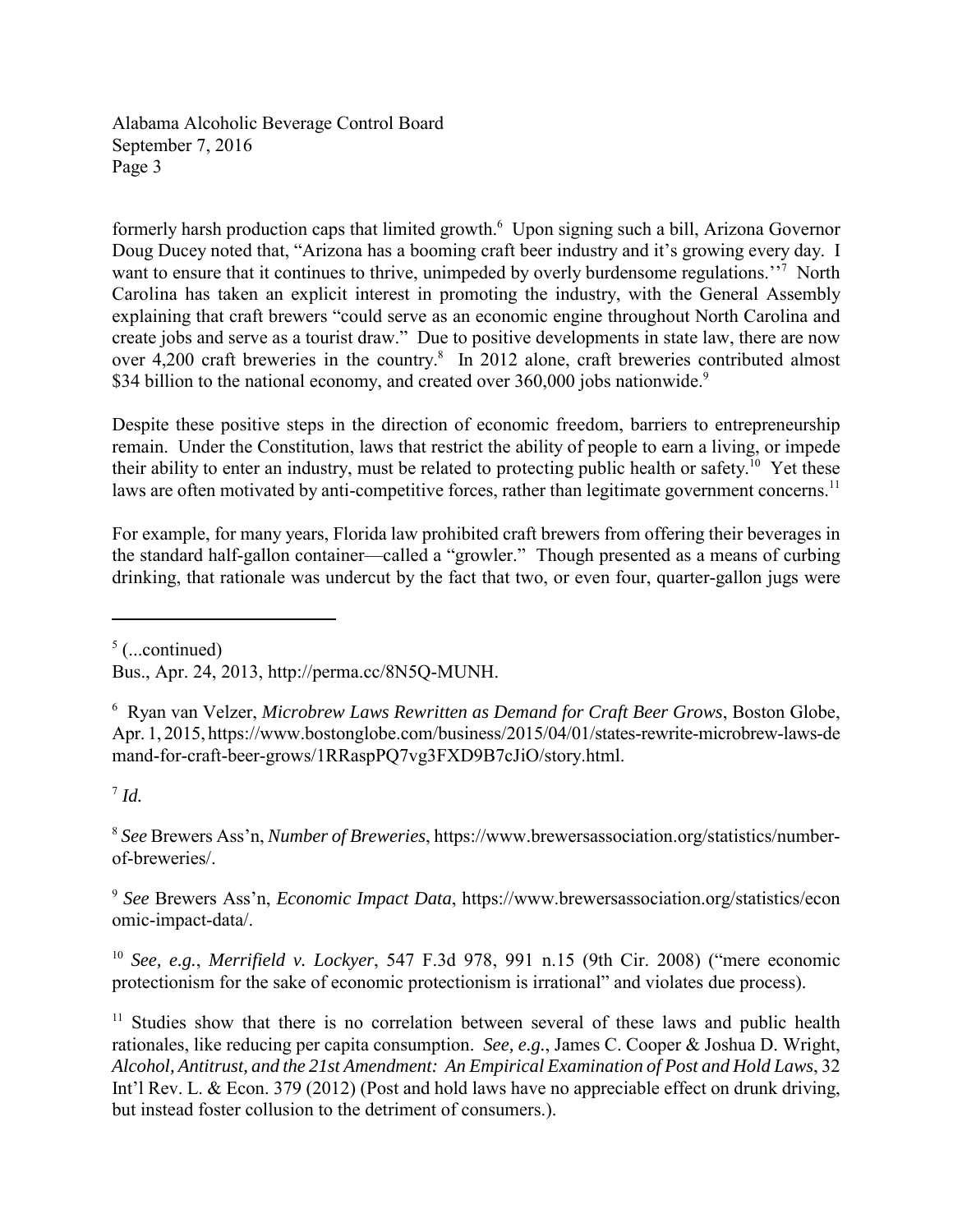perfectly legal. The big brewers' real concern was that a standard growler contains about the same amount of beer as a six-pack, and thereby offers customers an alternative to six packs, and a reason to buy beer for later consumption from craft breweries. The growler ban amounted to crony capitalism, stifling small businesses solely in order to protect big industry players from legitimate competition. Following a PLF civil rights lawsuit on behalf of Florida brewery, The Crafted Keg, the Legislature unanimously passed a bill to get rid of the irrational restriction. When Governor Rick Scott signed the bill, he explained: "By making the sale of 64 ounce growlers legal in Florida, we are eliminating another burdensome regulation and allowing more Florida businesses to succeed."<sup>12</sup>

Anti-competitive laws like Florida's growler ban abound.<sup>13</sup> Fortunately, many states—including Alabama<sup>14</sup>—have recently made legislative changes removing some of these barriers to entry. The economic impact of such changes on states can be staggering. Craft brewers contributed \$438 million to the Alabama economy in 2014.<sup>15</sup> But the proposed rule threatens to undo some of that good.

### **III. The Proposed Rule Unnecessarily Threatens Craft Breweries' Economic Freedom**

Alabama craft brewers anticipate that the proposed rule will be a "logistical nightmare."16 The rule would require small companies to come up with a quick and efficient method of recording thousands of patrons' personal information, and storing it in a fashion that protects their privacy. The undeniable result is to impose additional overhead costs on craft brewers, but not their bigger counterparts. And it will increase wait times at these small breweries, which have a more limited capacity. Because they often lack established distribution lines, small breweries routinely have lines

<sup>15</sup> *See Economic Impact Data*, *supra* n.9.

<sup>&</sup>lt;sup>12</sup> Governor Scott Signs Bill Legalizing 64 Oz. Growlers, May 14, 2015, Florida Governor website, http://www.flgov.com/ 2015/05/14/governor-scott-signs-bill-legalizing-64-oz-growlers/.

<sup>13</sup> *See, e.g.*, Eric Hawkins, *Great Beer, Good Intentions, Bad Law: The Unconstitutionality of New York's Farm Brewery License*, 56 B.C. L. Rev. 313, 313 (2015).

<sup>&</sup>lt;sup>14</sup> A notable example is Alabama's decision to allow craft breweries to sell their beer directly to qualified buyers. Historically, big manufacturers used their market power to prevent distributors from carrying smaller brands in their portfolio. Allowing on-site distribution gives small brewers a chance to compete. Moreover, on-site sales contribute to solidifying the consumer relationship, and increasing overall sales.

<sup>16</sup> Nick Hudson, *Scary New Rule Proposed by ABC on Growler Sales*, Free the Hops Blog, Aug. 2, 2016, http://www.freethehops.org/blog/2016/08/scary-new-rule-proposed-by-abc-on-growler-sales/.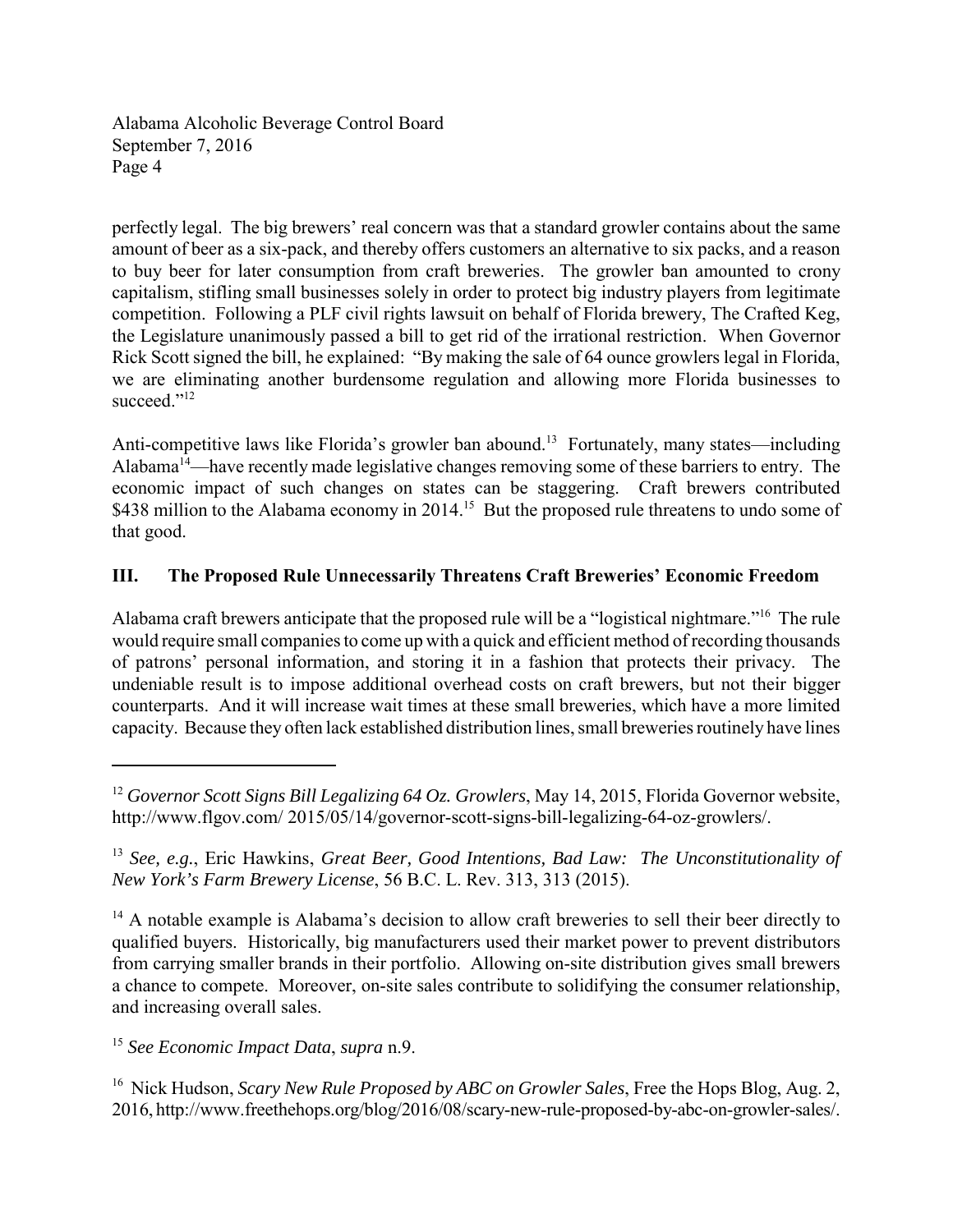out the door, and consumers report waiting hours to get their hands on the newest brew.<sup>17</sup> Adding an additional administrative requirement like the proposed rule will exacerbate that problem, deterring potential customers.

Moreover, many consumers will be uncomfortable divulging personal information—to be stored and handed over to the government—simply to drink a beer. In the wake of data breach incidents that have affected even the biggest retailers,<sup>18</sup> many will choose to buy beer outside of craft breweries instead of risking exposure of their personal information.

Thus, the proposed rule gives a competitive edge to big producers and the establishments who sell their products—which have no similar rule imposed on them. But any *public* benefits are doubtful. While ABC has not stated its rationale for the proposed rule, some have surmised that the rule will be used to enforce the volume limits on sales.<sup>19</sup> Collecting private information is a particularly invasive way to go about that goal, especially when compared to other industries that have limitations on purchases, but lack an analogous requirement.

For example, states do not require tobacco vendors to obtain the names and addresses of anyone who buys cigarettes, even though vendors cannot sell to children. Sellers of products that contain ivory—which have strict limitations on transfer—are not required to relinquish the names of purchasers so that the government can monitor future sales. States that ban ticket scalping do not require venues to record the information of the primary buyers. Perhaps most relevant here, Alabama does not require non-craft restaurants or bars to collect and maintain the personal information of their customers, even though those establishments can only sell to someone who is over 21, and to someone who is not already intoxicated. While many products have limits on who may buy them, and on how much one can buy, requiring consumers to disclose personal information in order to enforce those limits is unusual. Instead, states typically rely on sellers to obey the law, and use normal enforcement mechanisms, like investigations, to find violations. The proposed rule treats beer like pseudoephedrinean—an over-the-counter drug that has purchase limits. The government requires pharmacies to collect personal information from purchasers of pseudoephedrinean because of the drug's relationship to methamphetamine production. Not since Prohibition has buying beer been considered so vile.

<sup>&</sup>lt;sup>17</sup> Jon Urch, *The Phenomenon of Beer Wait Lines*, The Drinking Classes Blog, Apr. 10, 2016, http://www.thedrinkingclasses.com/phenomenon-beer-lines/.

<sup>18</sup> Ahiza Garcia, *Target Settles for \$39 Million over Data Breach*, CNN Money, Dec. 2, 2015, http://money.cnn.com/2015/12/02/news/companies/target-data-breach-settlement/.

<sup>19</sup> *See, e.g.*, Jay Reeves, *Proposed Alabama Beer Rule Prompts Privacy Concerns*, Associated Press, Aug. 5, 2016, http://bigstory.ap.org/article/90572e57bbdc4a0b8fb2ba732d3fb962/proposed-ala bama-beer-rule-prompts-privacy-concerns.